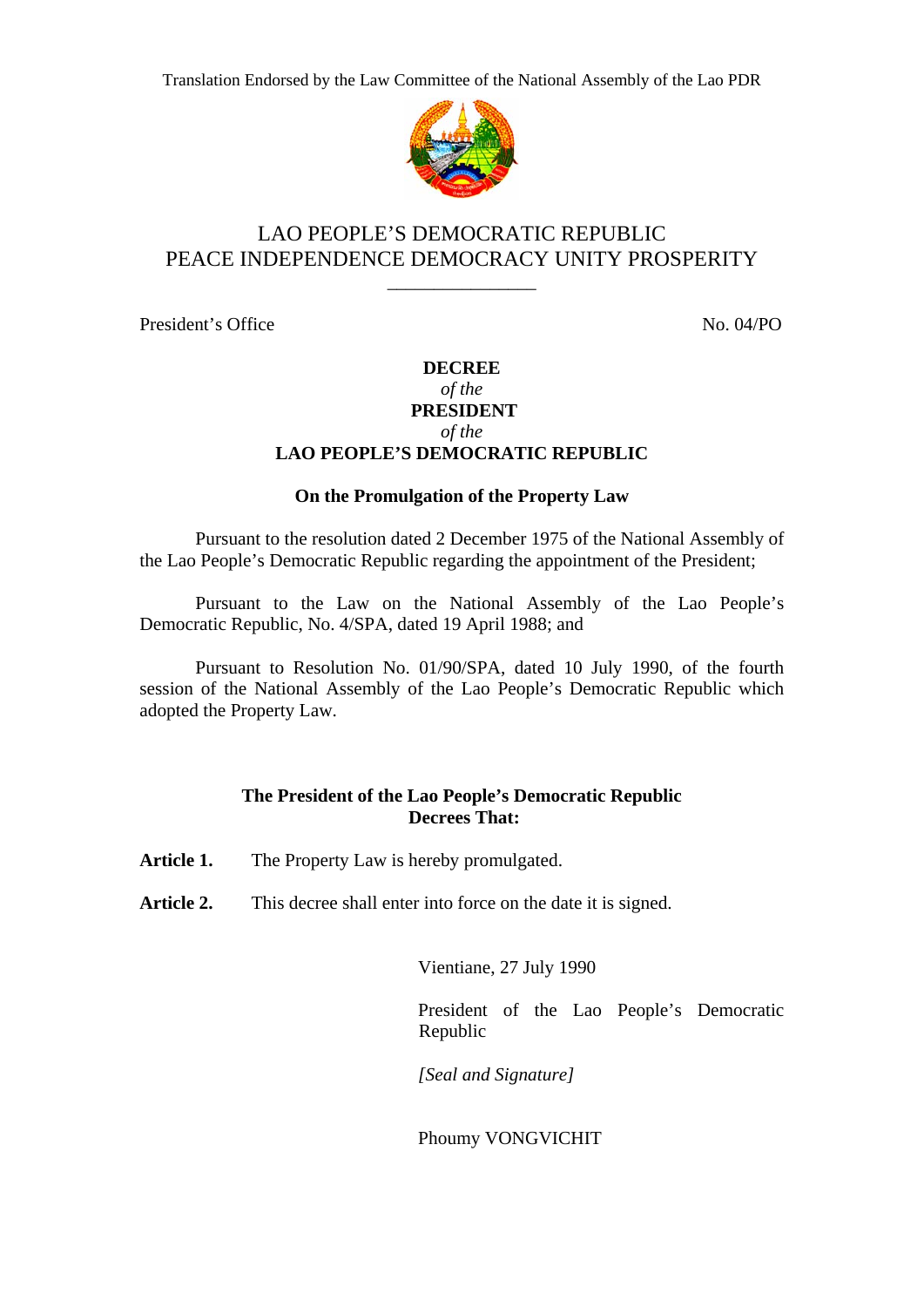

# LAO PEOPLE'S DEMOCRATIC REPUBLIC PEACE INDEPENDENCE DEMOCRACY UNITY PROSPERITY

\_\_\_\_\_\_\_\_\_\_\_\_\_\_\_\_

# **PROPERTY LAW**

## **Chapter 1 General Provisions**

## **Article 1. Property**

<span id="page-1-0"></span> $\frac{1}{1}$ 

"Property"<sup>[1](#page-1-0)</sup>[, in respect of any asset,] means the total and definite right of the State, collectives, individuals, and private persons and entities over such asset in terms of possession, use, usufruct and disposition, within the limits provided for by the laws.

## **Article 2. Forms of Property**

There are 5 forms of property: $2$ 

- State property [which refers to property belonging to the State]
- collective property [which refers to property belonging to a collective]
- individual property [which refers to property belonging to an individual]
- private property [which refers to property belonging to a private economic unit and]
- personal property [which refers to items for personal use].

Collective property is divided into [two further categories:] property belonging to co-operatives and property belonging to other collective organisations.

The State protects such property by the laws.

The quotation marks have been added and are not in the original.

<span id="page-1-1"></span><sup>2</sup> Rights in property appear to be distinguished on the basis of the holder of such property rather than the nature of such property. The difference between individual property, private property and personal property is best gleaned by referring to Chapter 4 of this law; the meaning of private economic unit is also set out in Chapter 4. Note also that the word "property" may mean both the thing or asset itself, or rights in such things or assets. Where a literal translation does not make clear which of these meanings was intended and where it is clear that the latter of those meanings was intended, the translators have included the word "rights" in square brackets.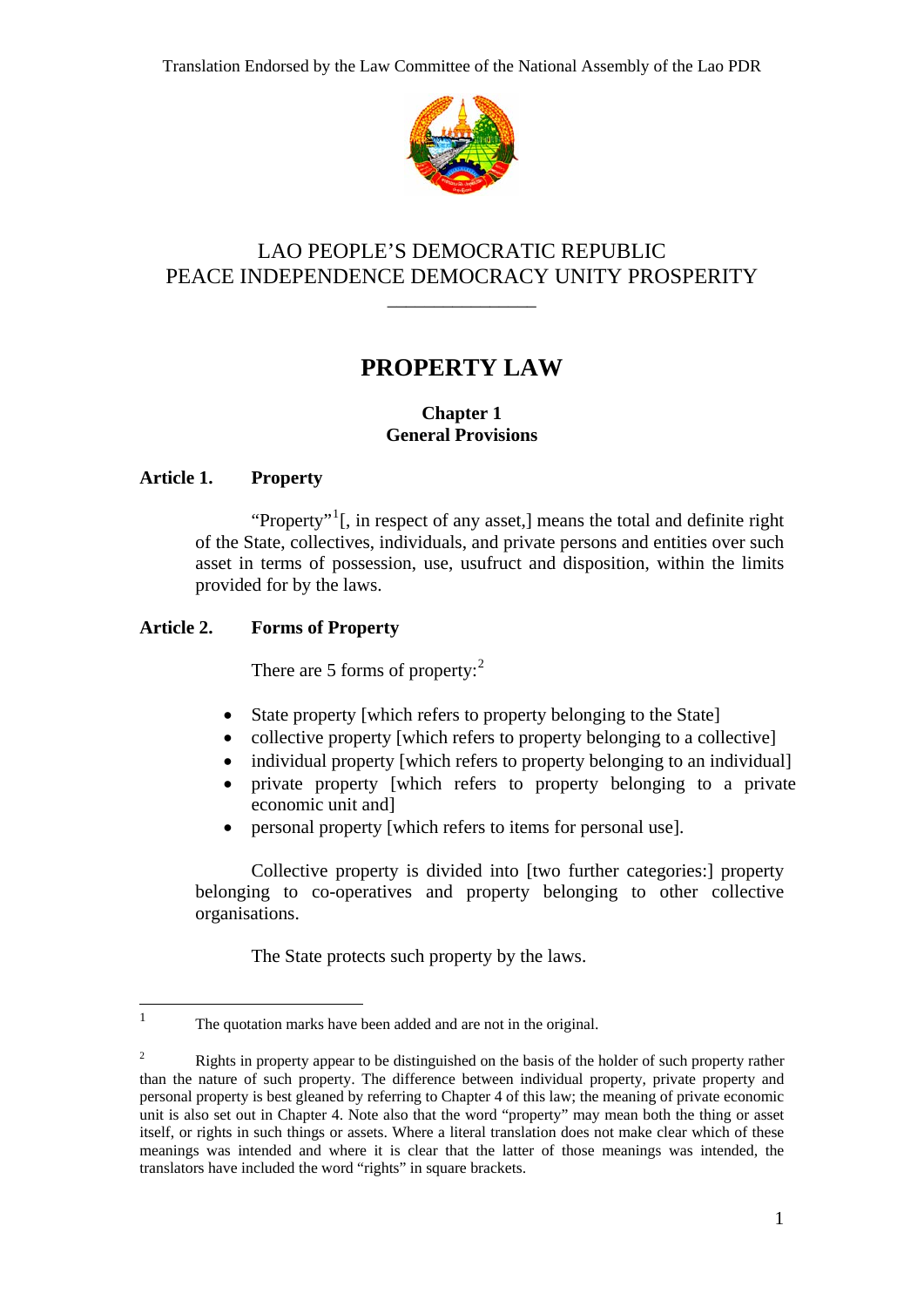## **Chapter 2 State Property**

#### <span id="page-2-0"></span>**Article 3. Owner of State Property**

The State is the sole owner of all State property; however these assets are in the possession of State organisations.

[In respect of such assets,] State organisations exercise the rights of possession, use, usufruct and disposition, and may lease them to collective organisations or individuals as provided by the laws and in accordance with State activities and plans.

#### **Article 4. State-owned Property**

State property includes two categories:

- [Property that constitutes] the material and technical basis of the society under State control, such as factories, modes of land, water and air transportation, communication facilities, postal services, banks, enterprises and other [property] owned by the State;
- Assets used in the operations led by the State apparatus, such as buildings, vehicles, tables, chairs and other [assets].

Land, underground resources, water, forests, aquatic animals and wildlife which are natural resources belong to the national community represented by the State, [and] the State may grant the right of possession, use, transfer and inheritance [in respect of such natural resources] to other organisations, economic units and individuals.

Other organisations, economic units or individuals may transfer or inherit [their State-granted rights in] the land, but do not have the right to sell land.

## **Article 5. Acquisition of State Property**

State property derives from:

- Nationalisation:
- The construction [of such property by] State organisations and enterprises;
- State tax and duty collection;
- The purchase of assets out of necessity;
- The confiscation of assets;
- The acquisition of unowned assets;
- Collection of lost items;

 $\frac{1}{3}$ 

• The discovery of valuable materials<sup>[3](#page-2-0)</sup>;

The word "materials" is generally used in this translation to refer to tangible things.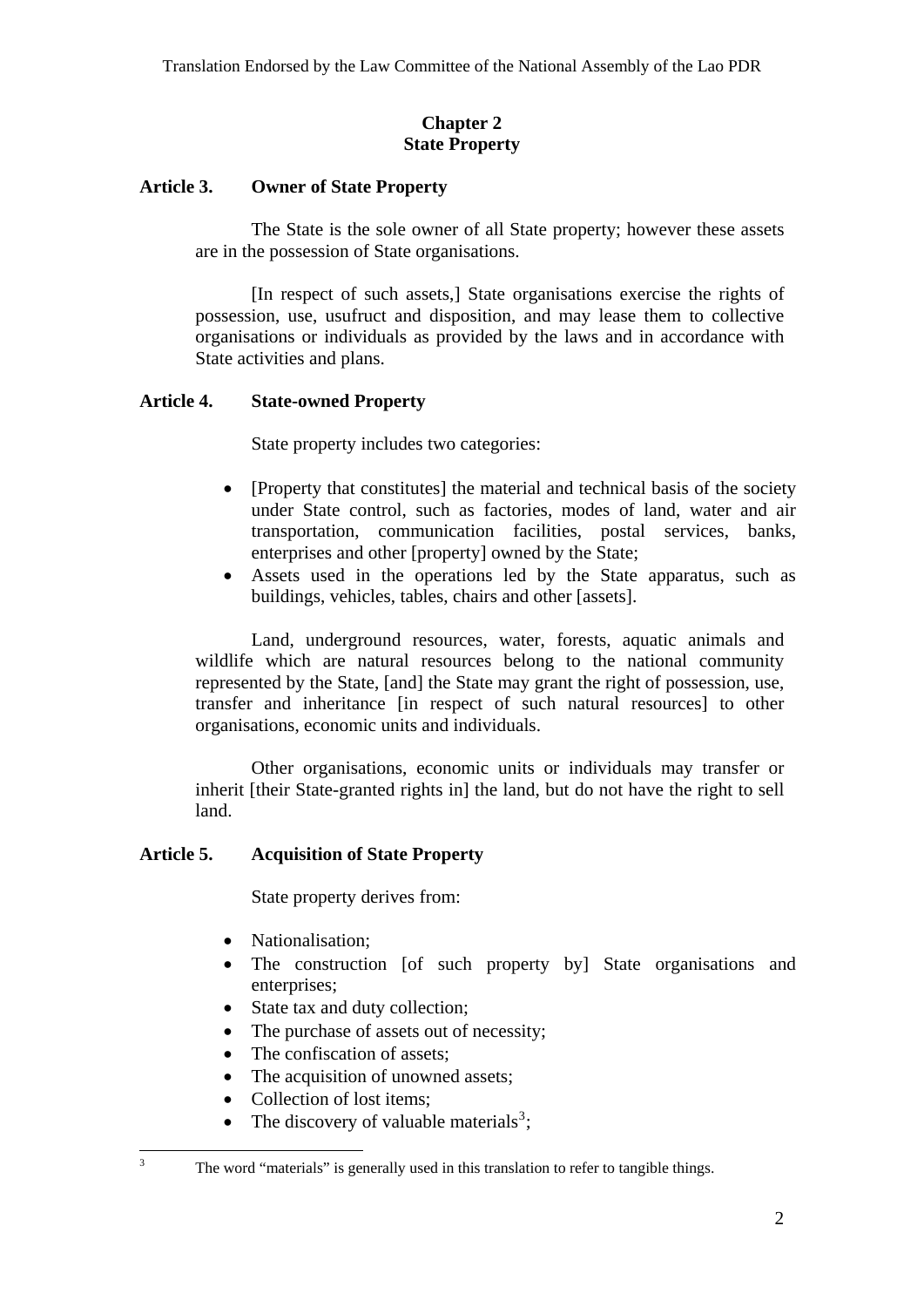- <span id="page-3-0"></span>• The acquisition of unattended animals;
- Purchase and exchange;
- The donation of assets to the State; [and]
- Inheritance.

## **Article 6. Regulations on the Disposition of the State's Fixed Assets**

Regulations pertaining to the grant by one State institution to another State institution of [the facilities of] any State enterprise, buildings, structures<sup>[4](#page-3-0)</sup>, equipment and other fixed assets are provided for in specific laws and regulations.<sup>[5](#page-3-0)</sup>

The above-mentioned assets may not be handed over as the property of an individual except for certain assets which are sold according to the regulations.

#### **Article 7. Regulations on the Disposition of Working Assets and Products**

State institutions have the sole right of disposition [in respect of their] raw materials, materials, money and other working assets and [in respect of] their processed products in accordance with the utility [of such assets] and with their plans.

No individual shall have the right to make use of State assets for his<sup>[6](#page-3-0)</sup> personal interest.

#### **Article 8. Regulations on the Confiscation of State Assets**

[The facilities of a] State enterprise, buildings, structures, materials and other fixed assets of State institutions may not be used as security and may not be seized or confiscated on claims formulated by a creditor, except for financial documents<sup>[7](#page-3-0)</sup> and other assets provided by the laws.

State property in any foreign country is to be handled in the same manner as State property in the country.

 $\frac{1}{4}$  The word "structure" is generally used in this translation to refer to built-up structures (e.g., pylons) that are different from "buildings" insofar as buildings have walls and roofs (i.e., "buildings" are "enclosing" structures).

<sup>5</sup> For readability, the sentence structure and punctuation in this paragraph have been modified.

<sup>6</sup> The reader should note that the Lao language does not distinguish between genders in pronouns. In this translation, a reference to a gender is a reference to all genders, unless the context requires otherwise. The translators' decision to use the male gender was made in the interests of simplicity and consistency.

<sup>7</sup> "Financial documents" is a literal translation. The translators understand that this term might refer to negotiable instruments but there is insufficient textual evidence to justify a departure from the literal translation.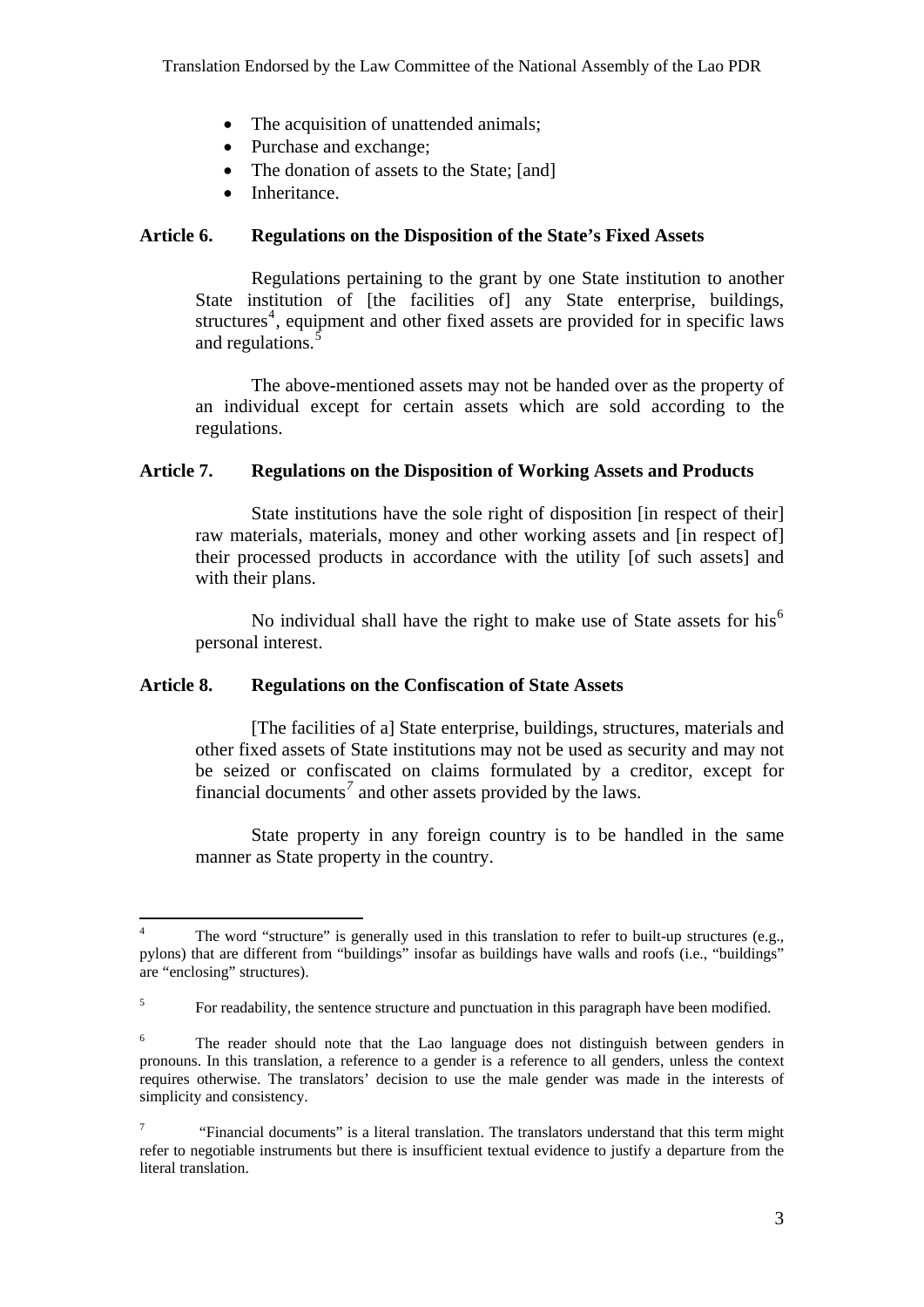<span id="page-4-0"></span>The State may claim its assets from illegal holders at any time, and there is no limitation period for such civil claims.

## **Chapter 3 Collective Property**

#### **Article 9. Property of Cooperatives and other Collective Organisations**

Property belonging to cooperatives and other collective organisations includes means of production and other necessary assets for the implementation of their work, such as machinery, transport means, tractors, bulldozers, animals, buildings, structures, [facilities of State] enterprises, living quarters, fixed capital, working capital and other property.

## **Article 10. Content of Property of Cooperatives or other Collective Organisations**

A cooperative or other collective organisation shall have the right of possession, use, usufruct and disposition of assets belonging to it as provided for by the laws and shall exercise such rights in accordance with its statutes $\mathbf{8}$  $\mathbf{8}$  $\mathbf{8}$ .

The right to dispose of assets is given to the cooperatives and other collective organisations to be exercised independently by the management of such cooperatives or collective organisations and no individual has the right to dispose of such assets.

#### **Article 11. Acquisition of Collective Property**

A cooperative or other collective organisation obtains its property:

- From the contribution of assets by its members;
- [As a result of its] production and services;
- By purchase and exchange; [and]
- [In the form of] materials and financial support from the State, other organisations, individuals and others<sup>[9](#page-4-0)</sup>.

 $\frac{1}{8}$ The word "statutes" is used in the sense of the constitutive documents of the entity.

 9 The term "and others" is a literal translation of the Lao term and is not subject to further specificity.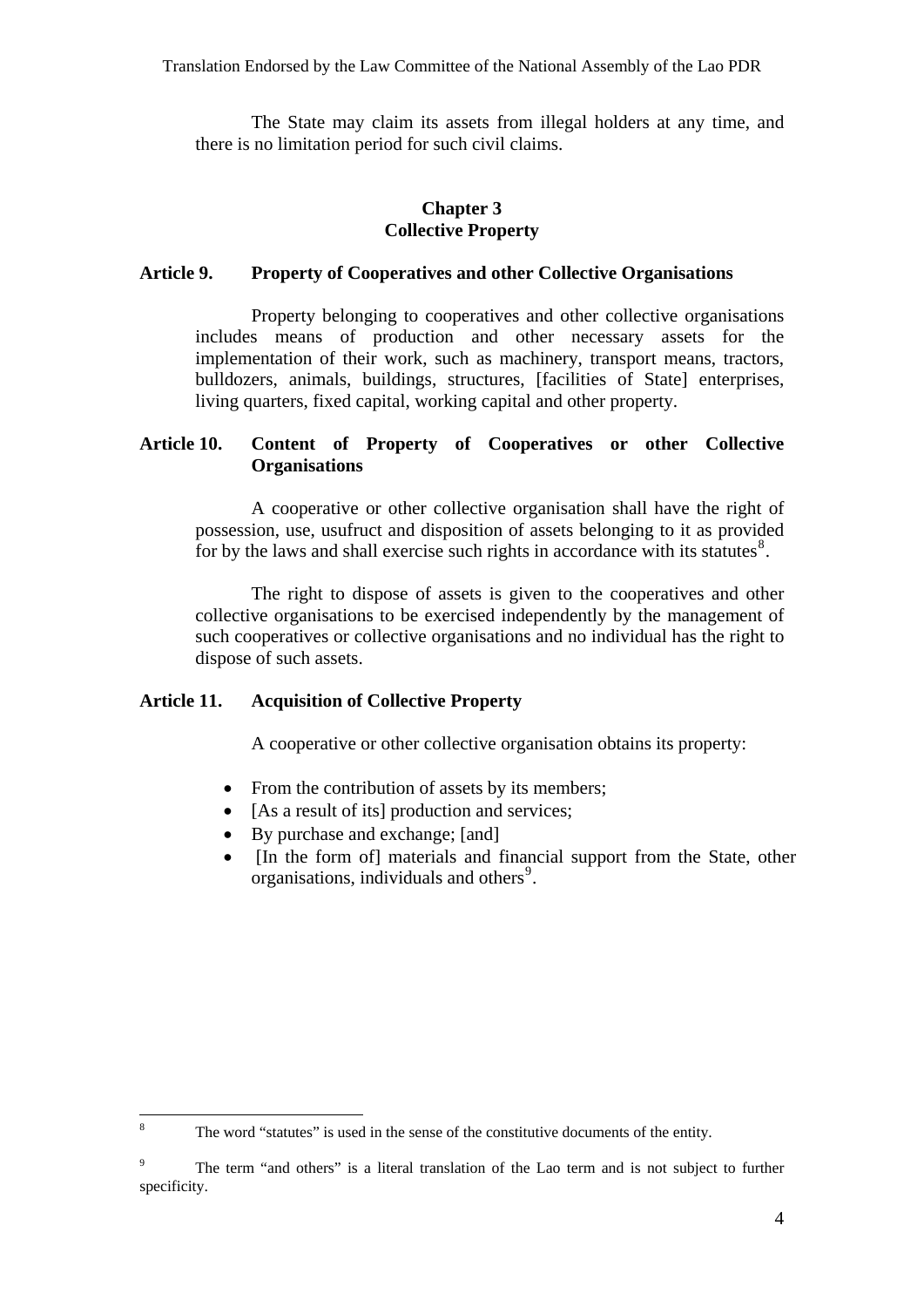## **Article 12. Use of Land Held by Cooperatives or other Collective Organisations**

Cooperatives and other collective organisations must make correct use of the land in their possession, otherwise they will be fined according to the regulations on the management and use of agricultural land or the State may take back the land and grant it to other economic units or individuals without any liability for compensation.

## **Article 13. Regulations on the Confiscation of Assets held by Cooperatives and other Collective Organisations**

Buildings, structures, bulldozers, tractors, transport means and other fixed assets of cooperatives or other collective organisations may not be confiscated, except for financial documents and other assets as provided by the laws.

## **Chapter 4 Individual, Private and Personal Property**

#### **Article 14. Individual Property**

Property belonging to an individual includes means of production, produce and merchandise belonging to small owners: [such as] farmers, craftsmen, manufacturers and others.

#### **Article 15. Rights and Obligations of Owners of Individual Property**

Owners of individual property have the right to undertake production activities, to provide services and to freely sell their products in accordance with the laws.

Owners of individual property must abide by the laws, and by economic and other policies established by the State, and must remit taxes in full to the State.

#### **Article 16. Private property**

Property belonging to private [economic units] includes the means of production, produce, merchandise and capital used in business activities led by economic units, which belong to the owner of such enterprise, and contribute to national development and the improvement of the people's living conditions.

These economic units administer and decide [their own] commercial production, [and] assume all responsibility for their own income, expenses, profits and losses.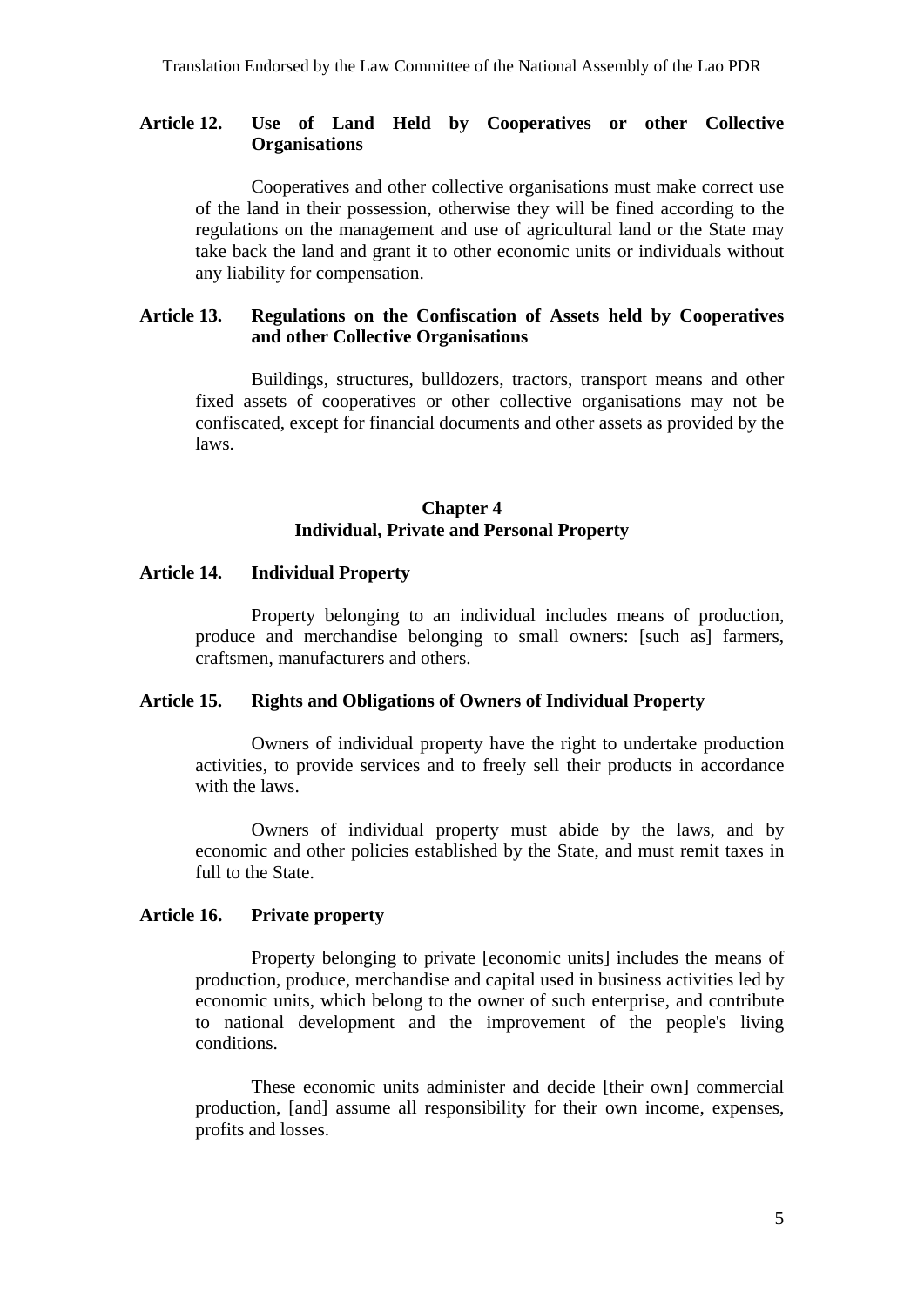#### <span id="page-6-0"></span>**Article 17. Rights and Obligations of Private Economic Units**

Private economic units have the right to undertake production business, construction, transport, commerce, the provision of services and entry into various contracts, to use currencies for the import of raw material and others, to sell their products freely in accordance with the laws, [and] to enter into business cooperation within the country or abroad.

These economic units shall conduct their business as provided by their enterprise licenses, [and] in addition, shall strictly comply with the laws, and with the economic and other policies established by the State, shall remit their tax obligations to the State in full and shall keep accounts in accordance with the Law on Accounting.

#### **Article 18. Recognition of Property Rights of Private Economic Units**

Private economic units have the status of legal persons.

The State recognises the right of property over different assets belonging to private economic units.

No individual shall transgress the rights of these economic units.

#### **Article 19. Measures taken against Private Economic Units**

In the event that private economic units indulge in production and business activities outside the objectives set out in their statutes or transgress regulations, the owner(s) of such economic units shall be subject to the measures provided for in the [regulations governing the] registration of private enterprises[; such transgressions include] not keeping an accounting system as provided by the Accounting Law, not paying charges in due time, [and] forging, renting or lending their enterprise licenses to other individuals.<sup>1</sup>

#### **Article 20. Personal Property**

Personal property includes consumer goods, items for personal use, [things that facilitate daily life] $11$ , houses and their contents, livestock for personal needs and other income.

## **Article 21. Rights in Personal Property**

The owner has the right of possession, use, usufruct and disposition over his assets and income as needed, but may not make use of his assets to adversely affect the legitimate interests of the State, collectives or other individuals.

 $10<sup>10</sup>$ 10 For readability, the structure of this paragraph has been modified.

<sup>&</sup>lt;sup>11</sup> This is the closest we could come to the single Lao word in the original which we understand to cover things as varied as bicycles, motor-cycles and tools.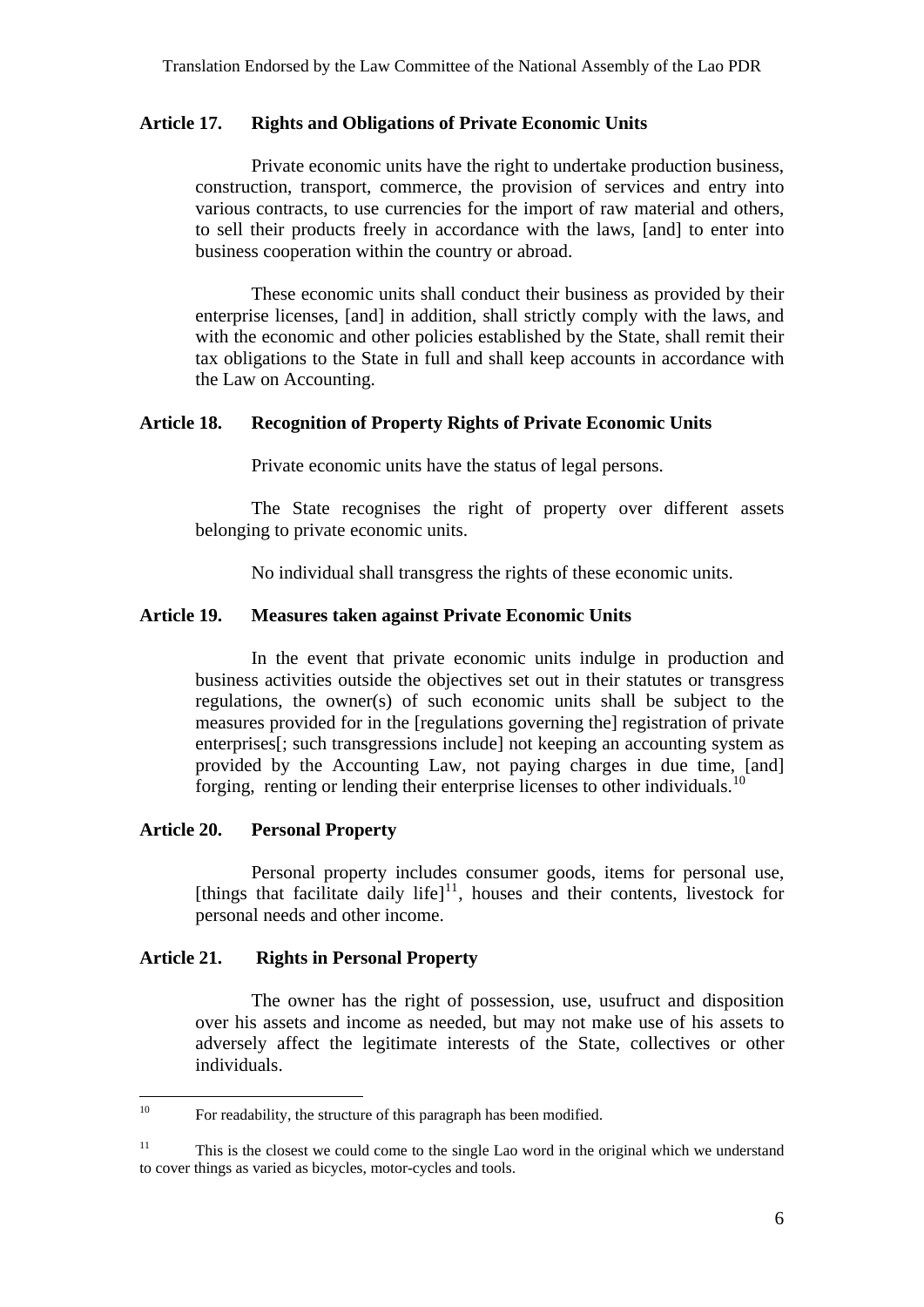#### <span id="page-7-0"></span>**Article 22. Retention of Unused Land**

Any individual retaining any land without clearing it for farming or making use of it for any form of production shall be fined in accordance with the regulations on the management and use of agricultural land, or the State may transfer such land to other individuals without any liability for compensation.

## **Article 23. Confiscation and Seizure of Individual, Private and Personal Property**

Individual [property], private [property] and personal [property] may be confiscated or seized, except for food, garments, consumer goods, animals which are necessary for the survival of the debtor and his dependents and other assets [exempted from seizure] under the Penal Law.

## **Article 24. Property Belonging to Members of Cooperatives and other Collective Organisations [in their Personal Capacity]**

"Property belonging to the members of cooperatives or other collective organisations [in their personal capacity]"[12](#page-7-0) includes personal income generated by their work and assets gained or received through inheritances or grants, which are not granted to the cooperative or other collective organisation.

Assets that belong specifically to cooperatives or other collective organisations in accordance with regulations cannot become the property of members of cooperatives or other collective organisations in their personal capacity.

#### **Article 25. Joint Property**

Assets, such as [the facilities of State] enterprises, buildings, houses, fences and yards, may become joint property between the State or collective organisations and individuals, or between individuals. $^{13}$  $^{13}$  $^{13}$ 

The owners of joint property have the right to commonly possess and make use of the asset, [and] to benefit from and dispose of it on the basis of general agreement; each person is jointly responsible for tax remittance, preservation, repair, liabilities and other expenses.

Every owner of joint property has the right to request the division of his share from the joint property on the basis of general agreement. If the asset that is joint property cannot be divided, [that owner] may be compensated according to the value of the share.

 $12<sup>12</sup>$ The quotation marks have been added and are not in the original.

<sup>&</sup>lt;sup>13</sup> For readability, the sentence structure has been modified.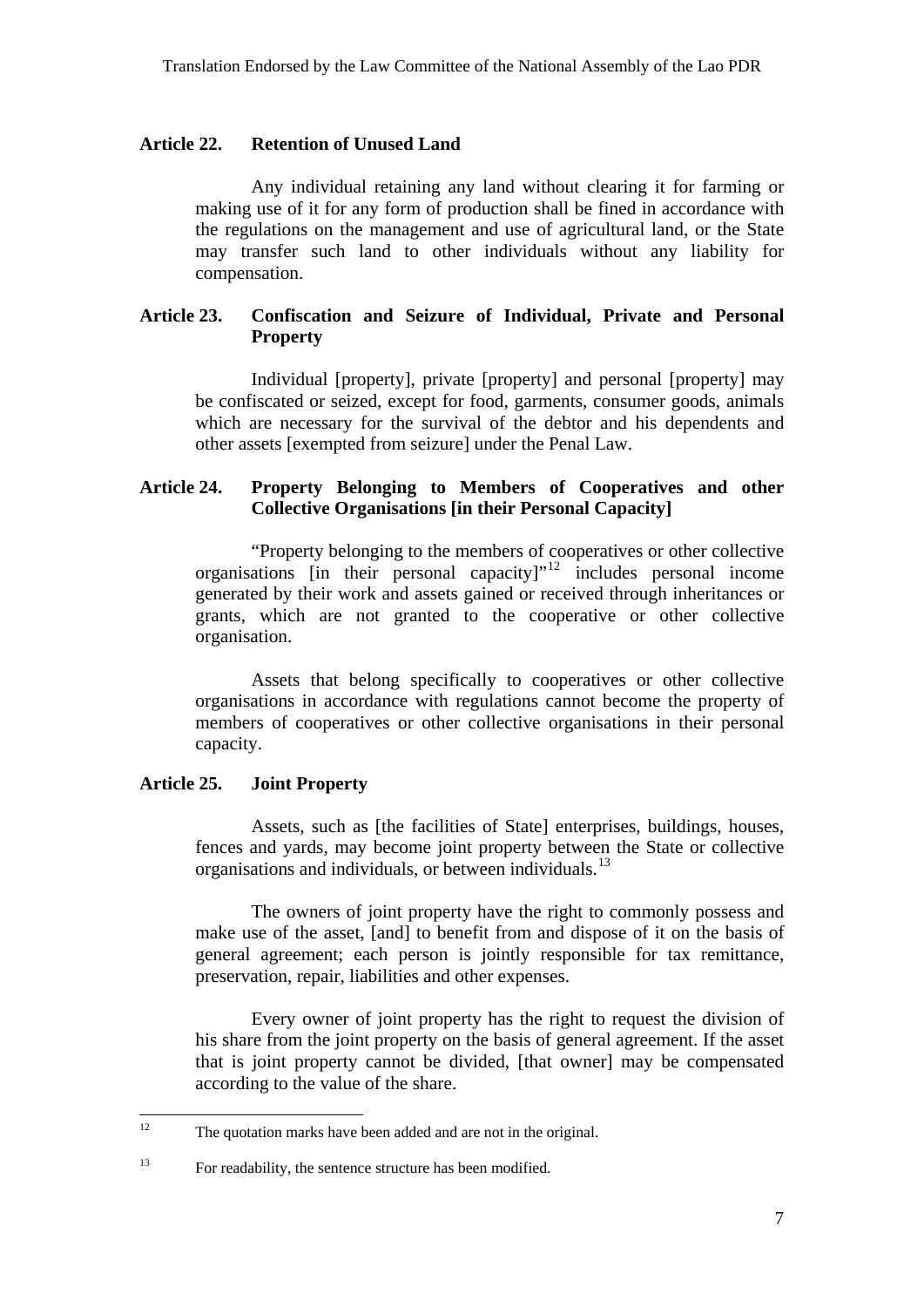#### <span id="page-8-0"></span>**Article 26. Matrimonial Property**

"Matrimonial property"<sup>[14](#page-8-0)</sup> [refers to] the assets acquired by a married couple during their marriage, except for personal items of low value.

Husband and wife have equal rights over matrimonial property regardless of who actually acquired the asset.

Assets belonging to the husband or wife prior to their marriage or received through inheritance or granted specifically to the husband or wife during their marriage shall not be considered as matrimonial property.

Assets for personal use, such as clothing and other items for the individual's own use, even though acquired during their marriage, shall not be considered as matrimonial property, except for valuable assets, such as precious stones, gold, and other valuable jewellery.

## **Article 27. Division of Matrimonial Property**

Matrimonial property shall be divided after divorce. In the event that the couple is separated, or either the husband or wife has made inappropriate use of their matrimonial property, or has acted dishonestly towards the matrimonial property, the division of matrimonial property may take place before divorce.

In the usual case, [upon division] husband and wife shall receive equal shares from matrimonial property.

In the event that the husband or the wife is responsible for the break in the matrimonial relationship or for damaging the matrimonial property, the responsible side shall receive only one third of the matrimonial property.

If the children are still minors, the party assuming their charge may receive a larger share as decided by the court.

 $14$ 

The quotation marks have been added and are not in the original.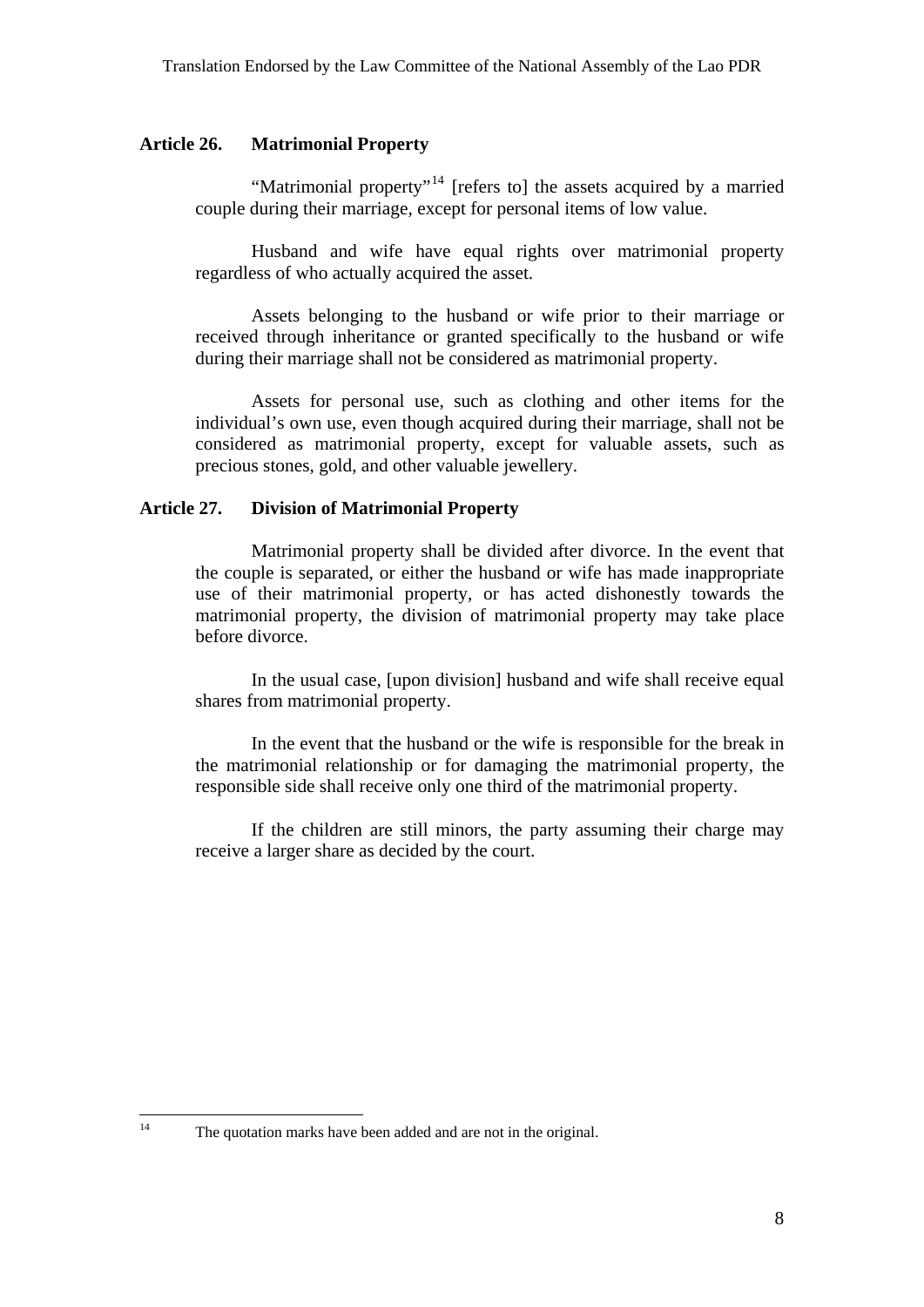#### **Chapter 5 Acquisition and Termination of Property [Rights]**

## <span id="page-9-0"></span>**Article 28. Acquisition of a Property [Right]**

The acquisition of a property [right] takes place when the asset is granted<sup>[15](#page-9-0)</sup> or received in accordance with the laws. Property [rights in an asset] may be acquired under contracts concluded before the act of granting or receiving such asset.

If the contract containing the grant of an asset to another individual or such asset has not yet been registered, property [rights] shall commence when registration is completed, even though the act of granting has occurred.

#### **Article 29. Handing Over Assets**

Handing over an asset is to give an asset to an organisation or individual designated as the beneficiary.

The grant of assets through a carrier or postal service so as to forward [such assets] to the beneficiary and the handing over of transport documentation or packages shall be considered as acts of granting such assets to the beneficiary.

## **Article 30. Legal Possession**

Legal possession is the possession of assets by an individual in accordance with regulations and principles. [Rights over] fixed assets, which must be registered, shall be exercised by the license bearer or by a person authorised by such licence bearer.

## **Article 31. Possession of Materials According to Special Authorisation**

Certain types of materials, such as weapons, poisonous substances, [and] precious metals may only be possessed by an individual if specifically authorised by the competent authorities.

## **Article 32. Regulations on the Grant of Antiques and Objects of Fine Art to other Individuals**

Antiques and objects of fine art may only be sold or handed over to other individuals when authorised by the authorities in charge of the preservation of antiques. The State must be given the prior right to purchase such antiques before they may be purchased by other individuals.

 $15$ 15 The reader should refer to Article 29 for the sense in which "grant" is used, which appears to include physical handover and simple giving.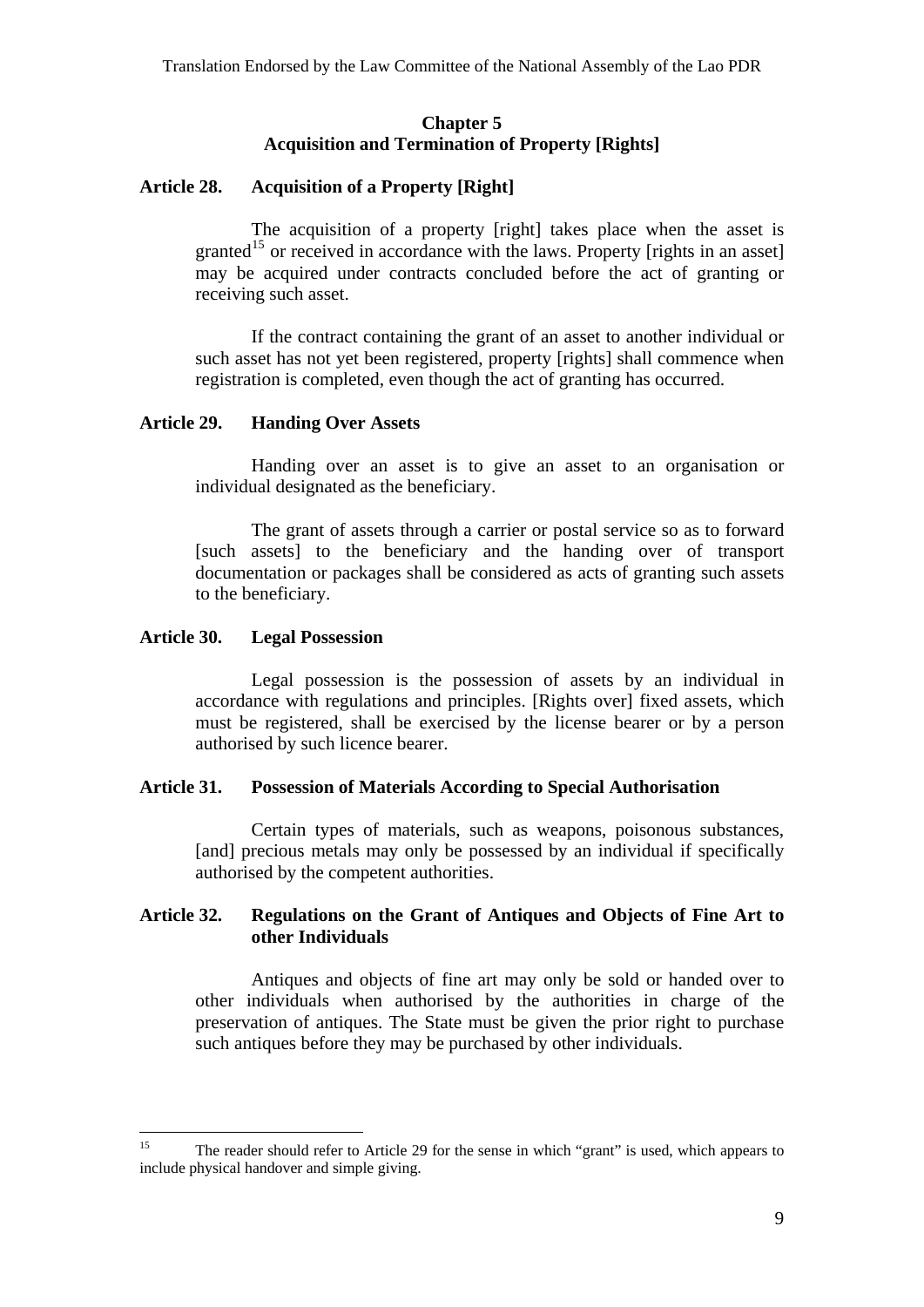<span id="page-10-0"></span>The sale or grant of such antiques to other individuals contrary to the above paragraph shall be considered as invalid and shall be subject to the regulations pertaining to invalid contracts.

## **Article 33. Loss or Damage Sustained by Accident or Force Majeure to Assets as they are Handed Over**

"Loss or damage sustained by an asset due to accident or force majeure"<sup>[16](#page-10-0)</sup> [refers to] an occurrence that was not caused by the fault of the consignor, the carrier or the beneficiary and that takes place at the moment an asset is handed over. In the event that an asset sustains such loss or damage by accident or force majeure, the owner of the assets at that time shall assume the responsibility for such loss or damage unless otherwise provided in the contract.

If the consignor, carrier or beneficiary delays the grant, transport or receipt, the relevant person shall be responsible for the loss or damage sustained by the accident or force majeure.

## **Article 34. Property over Gains and Income**

Gains and income generated from an asset shall belong to the owner of such asset unless otherwise provided by the laws or the contract.

## **Article 35. Property over Inheritance**

An inheritance received by heirs in accordance with the laws or under a will shall be recognised as their property when they take over [such inheritance].

In the event that there is no heir, [the subject matter of] the legacy shall become the property of the State, except if such legacy was made to a monk or novice as provided in Article 23 of the Inheritance Law.

#### **Article 36. Assets without Owners**

Unowned assets [refers to] assets in respect of which the owner has withdrawn his right of possession or has forfeited such right due to the expiration of the limitation period within which a court claim can be brought or where the identity of the owner is not determined.

Only the financial authorities have the sole right to suggest to the court that unowned properties be given to the State as the State's property. If the asset belongs to a cooperative member who has withdrawn or lost his rights, it shall become the property of the cooperative where the asset is located.

 $16$ 

The quotation marks have been added and are not in the original.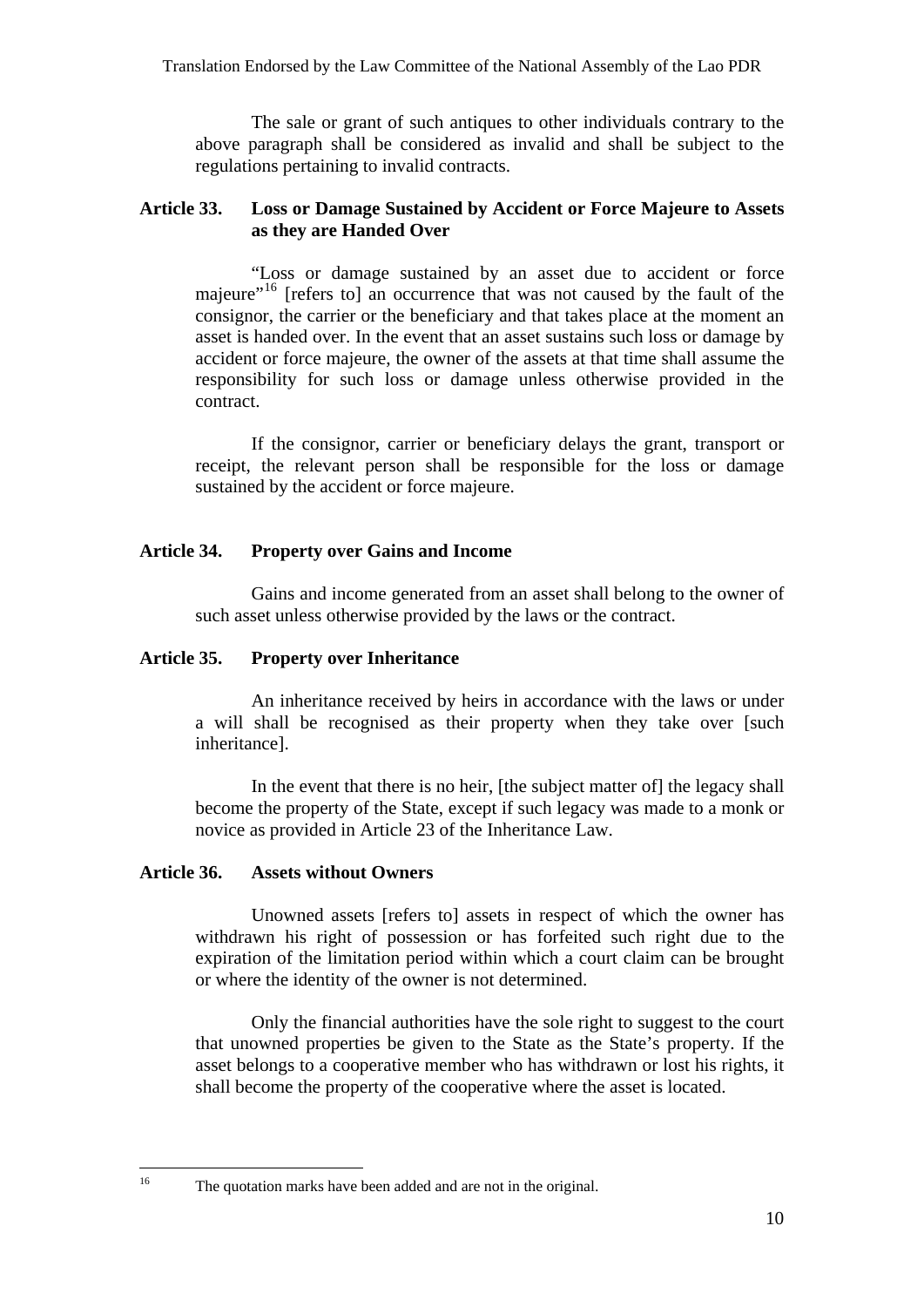#### **Article 37. Measures Applied towards Unowned Property**

Assets that are recognised as being unowned shall be entered in the State inventory of assets.

After such assets have been taken over by the State the owner still has the right, if the limitation period provided in Article 35 of the Contract Law has not yet expired, to lodge a complaint to the court to regain the assets or to request compensation for damages.

#### **Article 38. Collection of Lost Items**

Persons who find lost items, regardless of where [such items are found], must inform and immediately return them to the persons who have lost such items if their identity is known or must declare such discoveries and hand them over to the safekeeping of the police authorities or village chiefs or, in the event that such lost items are discovered or collected [in the premises] of any enterprise or office, to the safekeeping of the board of directors of the relevant enterprise or office.

In the event that lost items are not claimed by their owners within a period of six months from the day their discovery is declared, such lost items may become the property of the finders or of the State without any compensation.

## **Article 39. Reimbursement of Expenses [and Rewards] for Finders of Lost Items**

Persons finding and returning lost items have the right to be reimbursed for their expenses in preserving and returning such items to their owners. In the event that the lost items are handed over as State property, the relevant State institution is to remit the reimbursement.

Finders of lost items have the right to request a reward not exceeding fifteen per cent of the value of the lost items from their owners or individuals entitled to receive the lost items.

In the event that finders of lost items do not immediately declare their discovery, no reward shall be remitted.

#### **Article 40. Unattended Animals**

Persons getting hold of unattended or stray animals must inform and immediately return them to their owners, or must inform the police authorities or village chiefs within three days of their capture.

If unclaimed by their owners, the animals shall be given to the finders to care for, feed and use.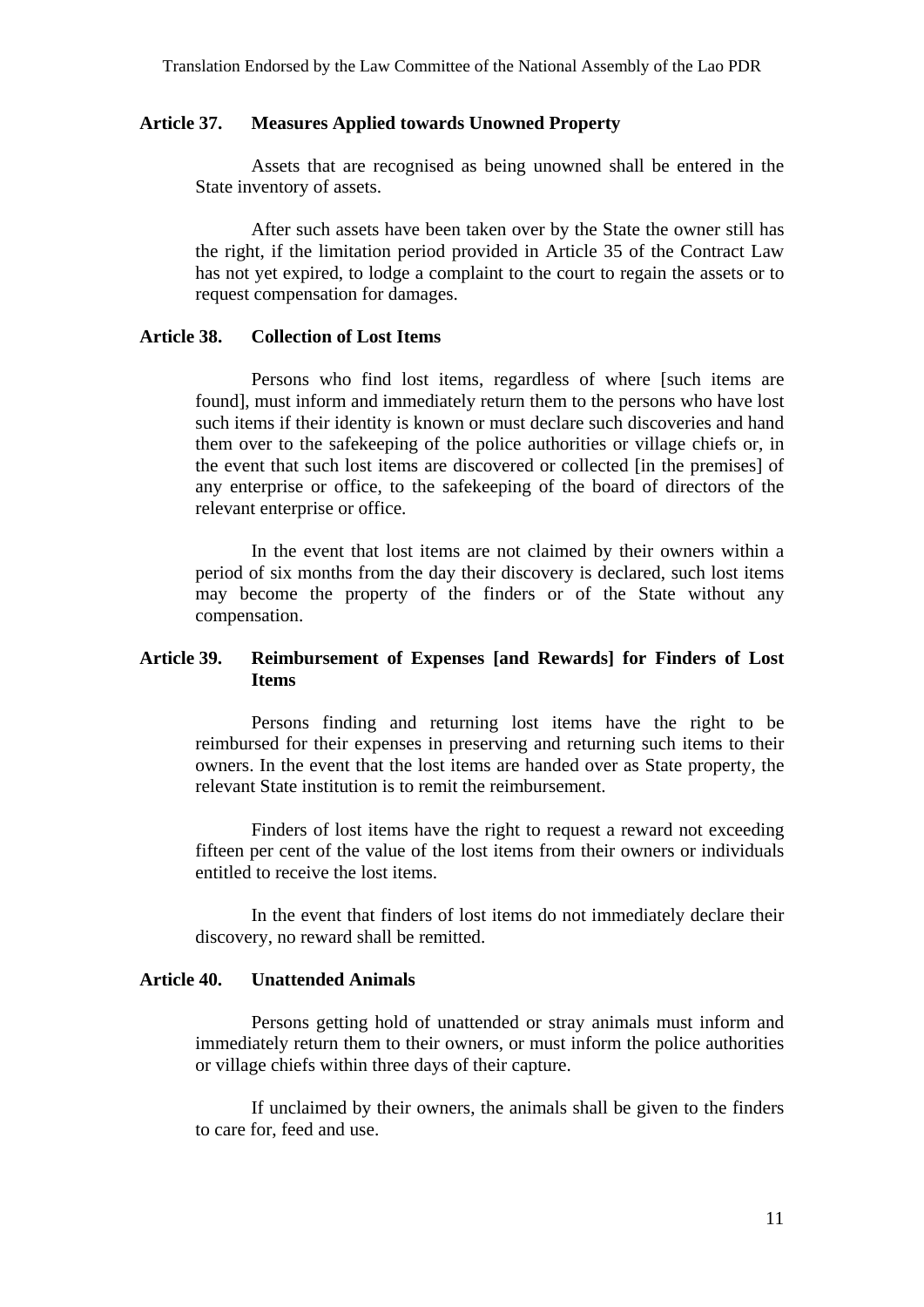<span id="page-12-0"></span>In the event that the owners of the animals are identified within six months from the declaration of their discovery, the animals shall be returned to them but the owners shall have to compensate the finders for the expenses incurred in tending and feeding the animals and to present rewards as provided in Article 39 of this law.

In the event that the finders of animals face difficulties in tending or feeding them, or if an epidemic starts, the finders may sell them after informing and being authorised by the police authorities or village chiefs, but must preserve the sum of money generated in the sale of such animals for their owners.

In the event that the owners cannot be found within a period of six months, they shall lose their right of property over the animals.

#### **Article 41. Discovery of Valuable Objects or Antiques**

"Valuable objects"<sup>[17](#page-12-0)</sup> [refers to] gold, silver or valuable metals and minerals hidden or buried in the earth or hidden by any other method, where the identity of their owners cannot be determined or where such owners have lost their rights of property over such valuable objects or are not in a position to claim ownership. In such cases, valuable objects shall become State property and finders must remit them to the financial authorities.

Persons finding and returning valuable objects or antiques are entitled to receive rewards, or premiums of fifteen per cent of their value, except if it is their direct duty to conduct searches.

## **Article 42. Acquisition of Property through the Possession in Good Faith of another's Property**

A person who possesses another individual's asset in good faith as his own shall gain the right of ownership over such asset if such possession is for a continuous period of twenty years, in the case of fixed assets, or for a continuous period of five years, in the case of movable assets. Such possession in good faith is reflected in its openness, continuity and stability. Beyond this period of time, the original owners shall have no right to make claims over such property.

If the concerned person has possessed the asset for a period less than the time limit mentioned in the first paragraph, but hands the asset over to another individual to possess (or exercise other rights over such asset) in good faith, the period of time required to gain the right of ownership shall start from the day the asset was received by the first individual. Beyond such period, the new holder shall gain the property.

 $17\,$ 

The quotation marks have been added and are not in the original.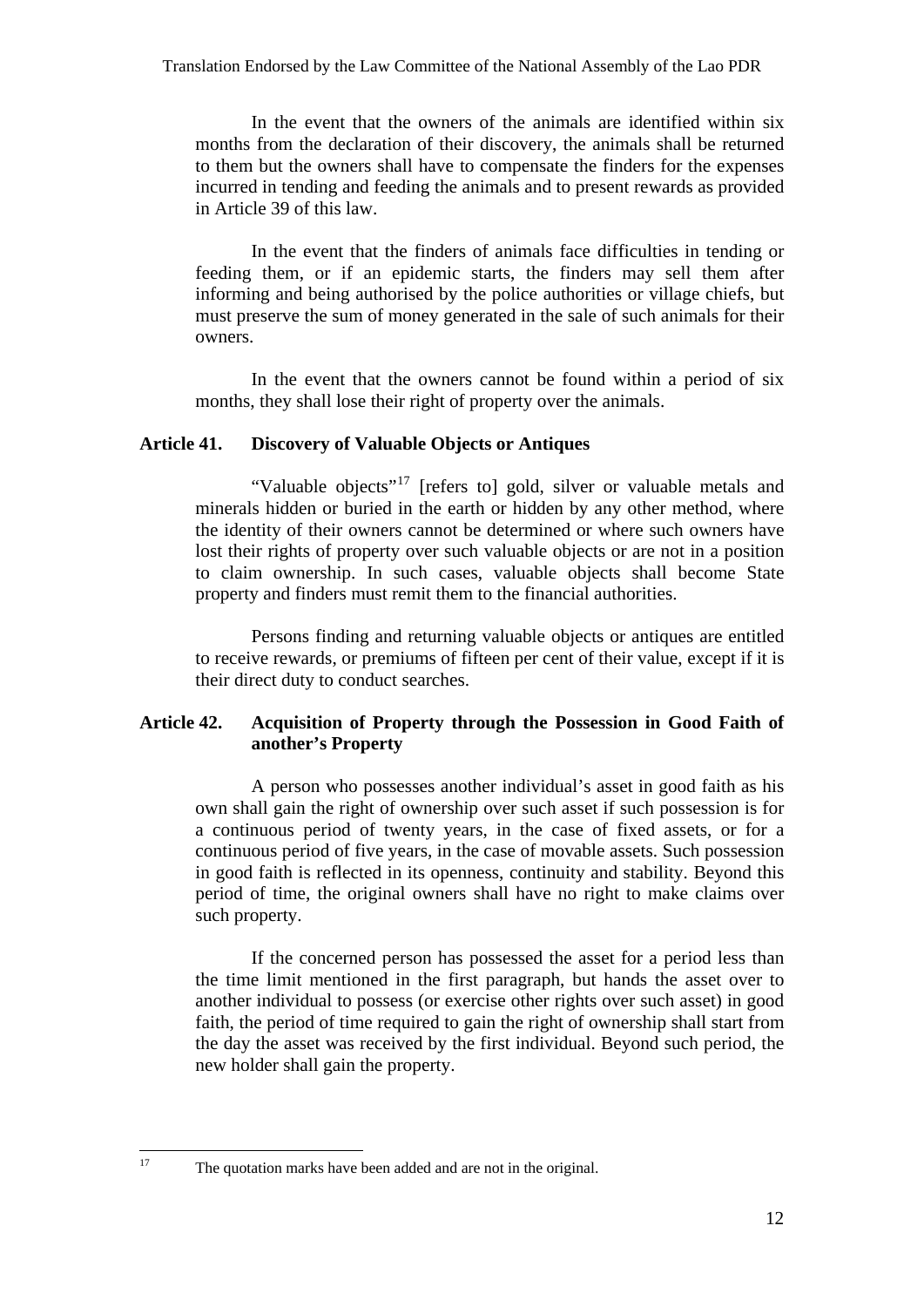State property and collective property can never become the property of good faith holders, even if the period mentioned in the first paragraph has been completed.

#### **Article 43. Purchase of Assets out of Necessity**

The purchase of assets out of necessity occurs when the State appropriates the assets from their owner for the interests of the State or of the society, and where the State shall pay compensation to the owner of the asset.

This act of purchase by the State out of necessity can only be exercised in necessary or urgent cases, such as those related to development, natural calamity, [or] epidemics.

Compensation for the asset purchased by the State out of necessity shall be carried out within an appropriate time as the circumstances might allow and other [factors].

In the event that the act of purchasing assets out of necessity is questionable, the owner has the right to lodge a complaint to the authority superior to the institution which has sent its agent to purchase the asset and, in addition, is entitled to demand the reinstatement of his asset and compensation for the damage incurred.

## **Article 44. Confiscation of Assets**

Confiscation refers to an act undertaken by the State in acquiring the assets, whether in whole or in part, of an individual who has infringed the laws, in which case no compensation shall be paid.

Confiscation may only be exercised when specifically provided for in the laws.

If there is malpractice in the confiscation of assets, such assets shall be returned to their owners who are furthermore entitled to demand compensation.

State property and collective property cannot be confiscated except for the cases provided in Articles 8 and 13 of this law.

#### **Article 45. Termination of Ownership**

Property over any asset shall terminate in any of the following instances:

- The owner has [taken all actions necessary to] dispose of the property;
- The asset has been destroyed by accident or force majeure, such as lightning, flood, earthquake and other [events];
- The owner has failed to make, within the limitation period for lodging complaints to court, a claim to regain his property; [and]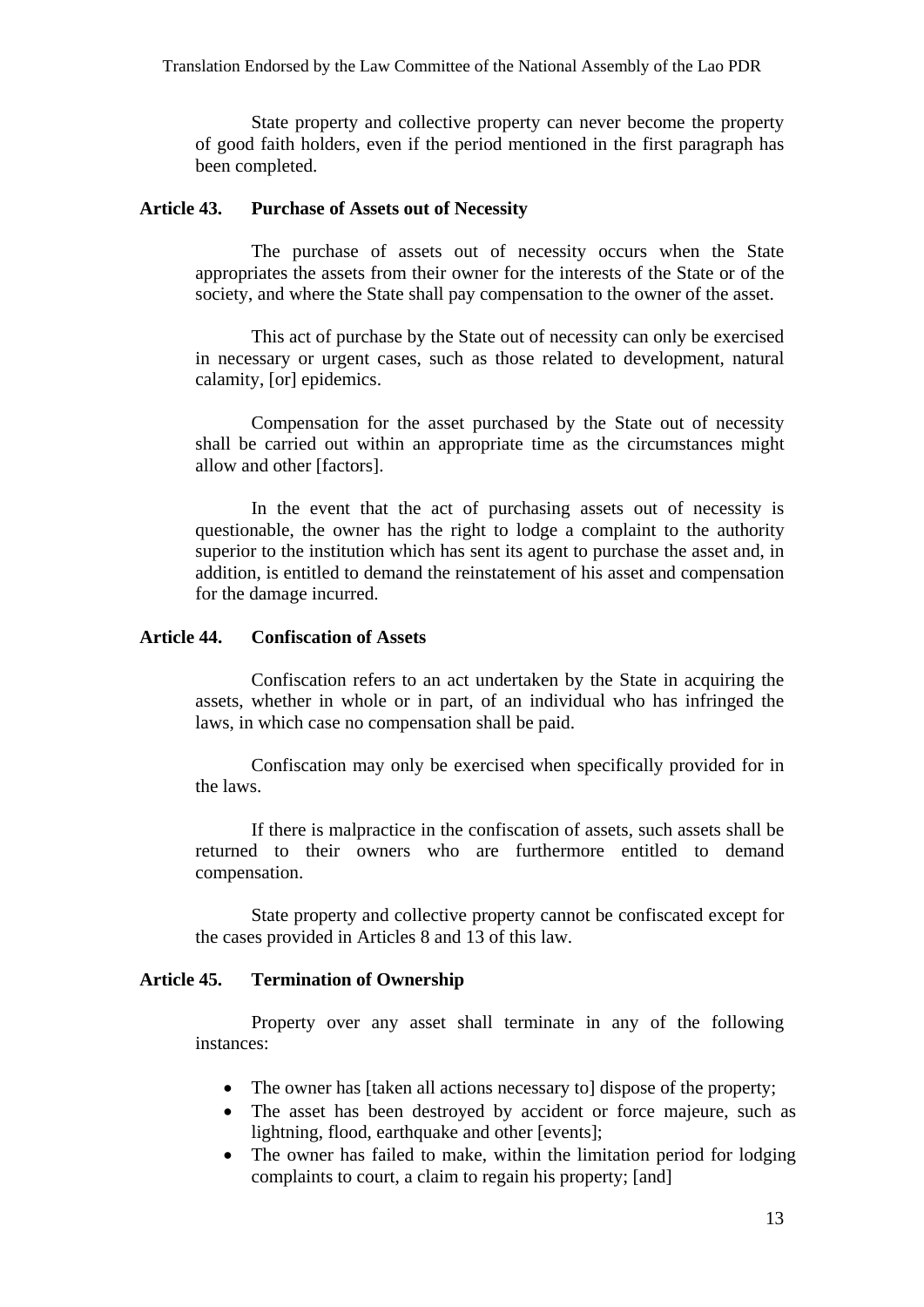• The property has been confiscated by the State or seized for auction in accordance with a court decision in order to pay the owner's debts.

#### **Chapter 6 Scope of the Use of Property**

#### **Article 46. Use of Property**

The use of property refers to the use by an owner of his things that facilitate daily life or of his assets to meet such owner's daily needs or other purposes but such use should not undermine or hinder the rights and interests of the State, the society or other individuals

#### **Article 47. Areas Permitted for Building Dwellings or Planting Trees**

Individuals who are authorised to build dwellings or other structures are not entitled to raise their roofs to the extent or level where such roofs are liable to pour rainwater onto or to cover another individual's neighbouring land or houses.

Individuals, in building houses or in planting trees, fruit trees or vines or [doing] other [things] on land which they have the right to use, shall not cause damage to the owners of neighbouring houses or hamper traffic.

#### **Article 48. Rights of the Party Damaged by the Misuse of Property**

The party who suffers any damage from the causes mentioned in the second paragraph of Article 47 may lop off branches or vines or cut off roots projecting into his land if such damaged party has given at least seven days' notice to the owner but is ignored by the latter[; alternatively,] the damaged party may protect his interests as provided in Articles 63 and 64 of this law.

In addition, the damaged party has the right to demand compensation for the damage sustained.

#### **Article 49. Authorisation for Road Passage**

An individual who has a house that is surrounded by houses or land belonging to other individuals and that has no passageway to the road has the right to request a passage from the neighbour possessing the land closest to the road. The requested neighbour must grant a passageway but is entitled to ask for reasonable compensation for any damage incurred to plants or structures in the use of his land as a passageway.

In the event that electric cables, telephone lines, drains, water pipes, [or] drinking water pipes must pass through a [parcel of] land, and in doing so destroy or damage trees or crops of its possessor, such possessor may request an indemnity for any damages arising from such passage. If the land possessor also benefits from such passage, he will not be entitled to any indemnity.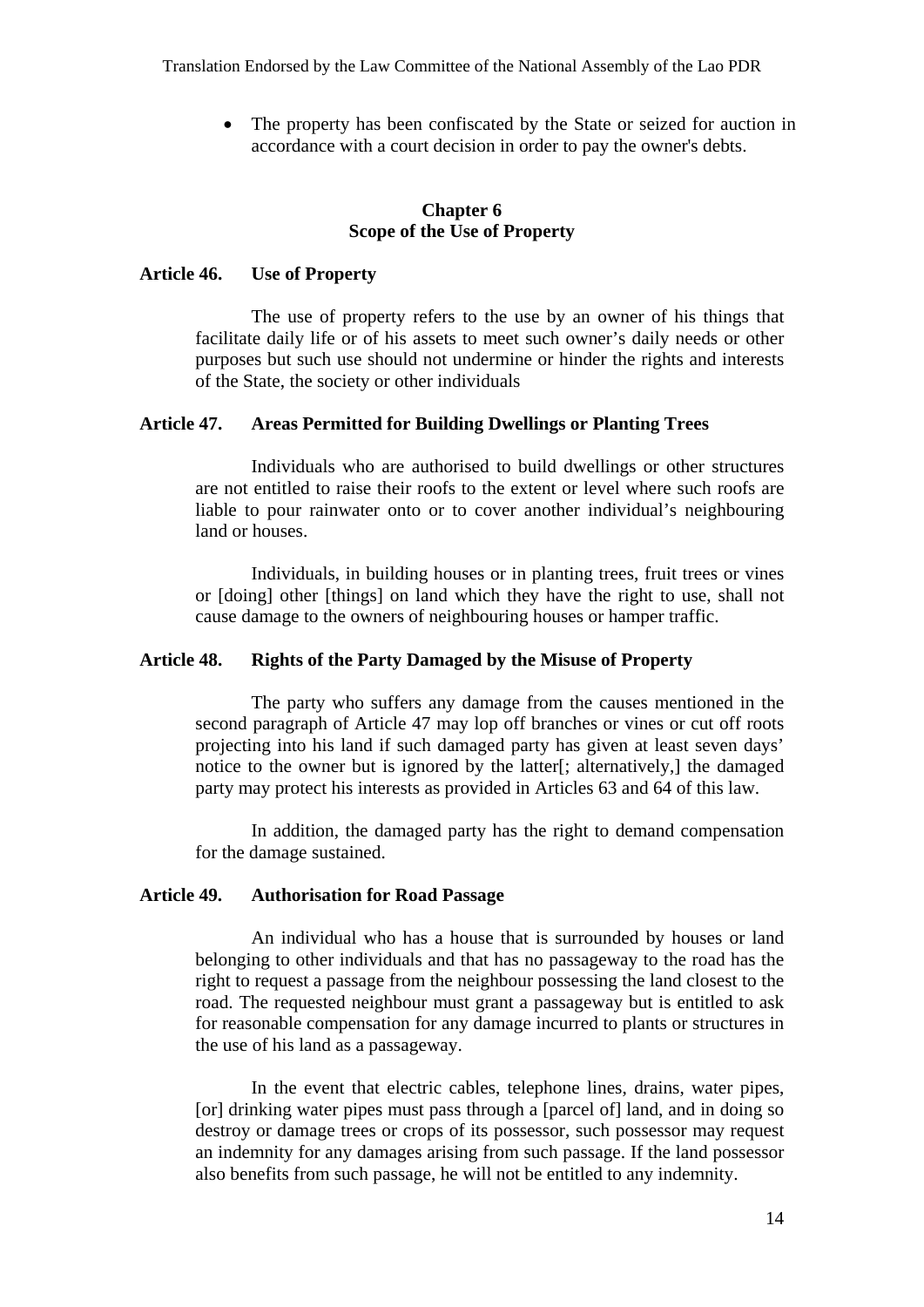#### <span id="page-15-0"></span>**Article 50. Authorisation for the Passage of Drains**

Individuals who need to drain water from their place of residence have the right to request the passage of drains through the land of their neighbours living adjacent to or near canals. Requested parties must authorise such work but are entitled to request an indemnity for any damage inflicted upon crops or structures. The individuals who requested the drains must maintain the drains in a sanitary and appropriate state.

#### **Article 51. Rights of Orchard Attendants**

The attendants of houses or orchards have the right to make use of crops in accordance with agreements reached with the owner of the house or of the orchard.

#### **Article 52. Obligations of House or Orchard Attendants**

The attendants of  $land<sup>18</sup>$  or orchards have the obligation to appropriately preserve or take care of plants on such land.

If there should be trees or other plants that are dying or dead, the attendant must pay for such damage to the owner of the land or the orchard, unless the damage is not caused by him.

If the attendant has made unreasonable use of the produce, he must pay an amount greater than the agreed compensation to the owner of the land or orchard. In such a case, the owner need not allow the person to benefit from the produce anymore.

#### **Article 53. Rights of House or Orchard Owners**

The owner of land or orchards may build a fence around his property, but in doing so must not create any obstacle to traffic, or block any passageway previously granted through land, or project into any neighbouring piece of land.

## **Article 54. Responsibilities of the House or Orchard Owner**

If the attendant realises that any plant growing on the land he is tending is endangered [by a cause such as] a deficient fence or pests or by any other cause and [the attendant] has already warned the owner of the land or orchard but the latter remains indifferent, all damages incurred will be the responsibility of such owner. If the attendant has made use of his own belongings to prevent such damage, the owner of the land or orchard must compensate the attendant for the expenses incurred.

 $18\,$ 

In Articles 52 to 54, the word "land" means land on which houses have been built.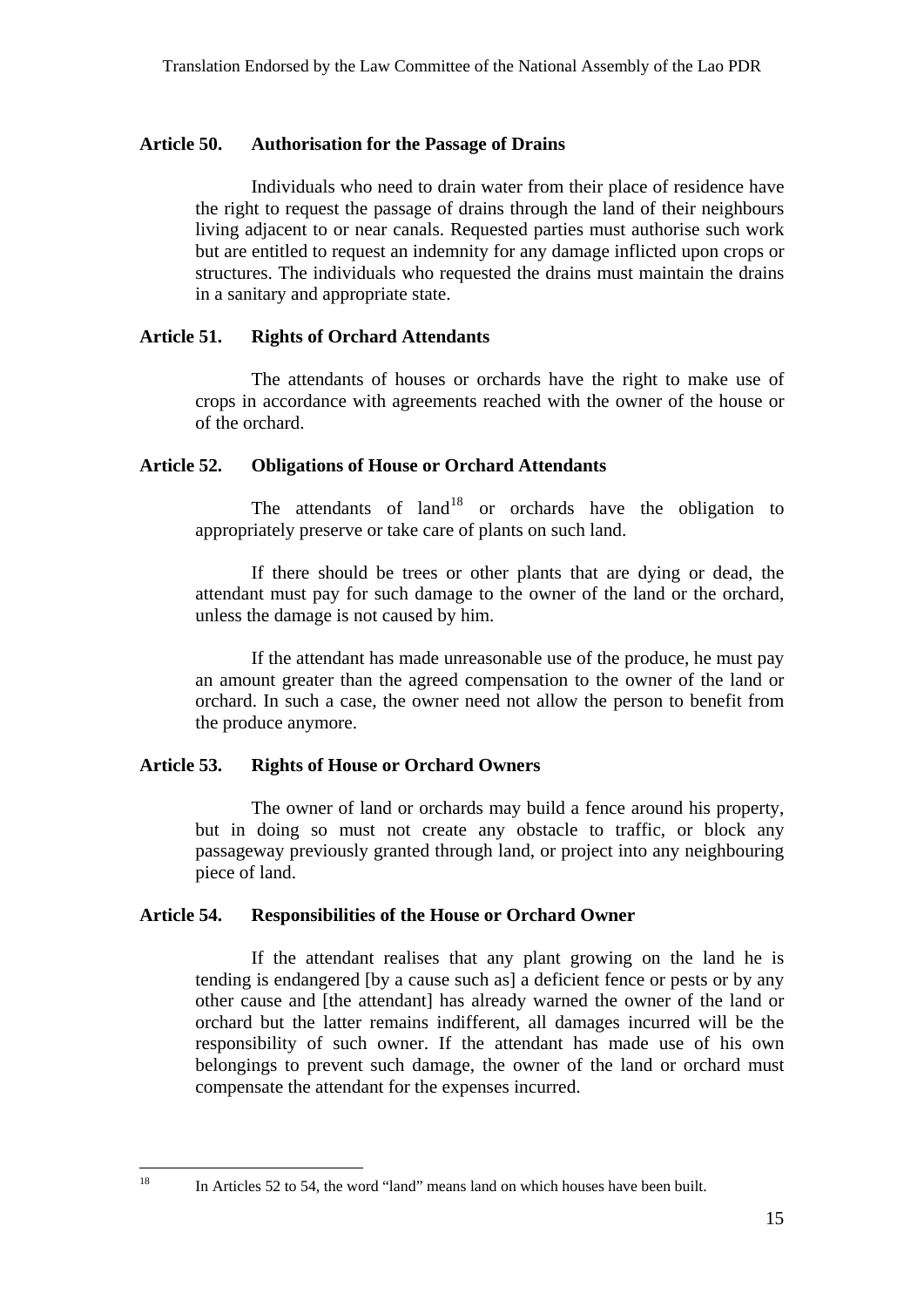## <span id="page-16-0"></span>**Article 55. Acknowledgement of the Right to use Vacant Land and Degraded Forest Land**

The State acknowledges that individuals, cooperatives and other collective organisations that are willing to use vacant land or degraded forest land for their restoration and development or for cultivation, [or] animal husbandry at their own expense [have the right to do so].

## **Chapter 7 Protection of Property**

#### **Article 56. Protection of Property**

Protection of property [refers to] the exercise of measures specified in the laws against individuals violating the property rights of other individuals in order to restore the violated rights and interests of the owners.

#### **Article 57. Complaint [to Court] for the Return of Assets**

When an owner's right over assets is violated by another individual who is possessing them illegally, the concerned persons are entitled to file a complaint [in court] against such individuals for the return of their belongings.

"Illegal occupants"[19](#page-16-0) [refers to] violators of legal provisions who either appropriate other individuals' assets or receive assets from others who do not have the right to hand them over.

## **Article 58. Illegal Occupant of Property in Good Faith**

An illegal occupant who possesses property in good faith is a person who does not know and who could not have known [by the exercise of due diligence] that such assets are the property of other individuals.

In this case, if the original owner demands his property back, the occupant must return it, but the owner must compensate him according to the value of the assets to the occupant. The original owner also has the right to demand compensation for damages from the person who has illegally handed over the property.

If the occupant has received the property through a grant or inheritance, there will be no compensation for the value of the property or for any damage.

19

The quotation marks have been added and are not in the original.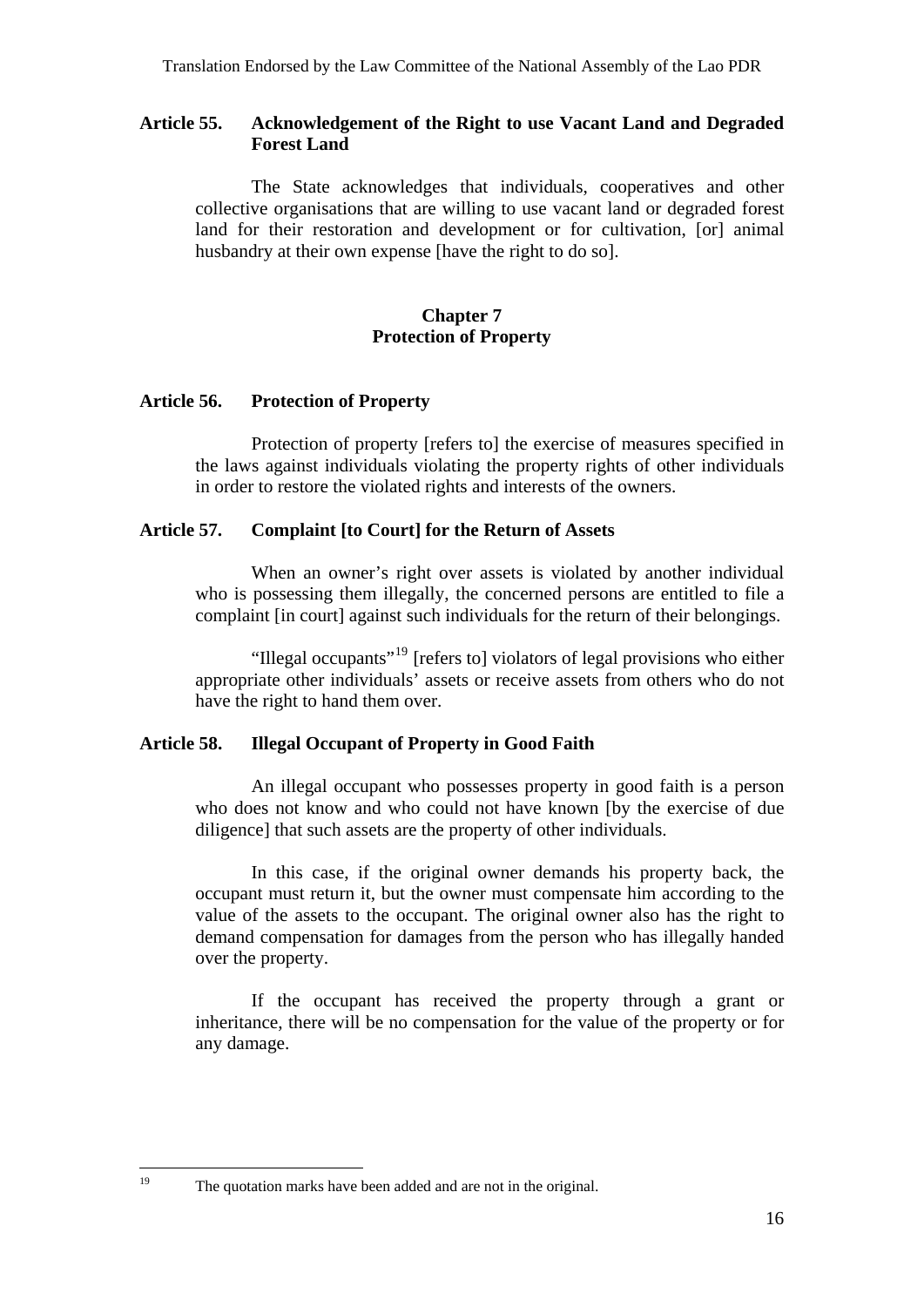#### **Article 59. Illegal Occupants of Property with Ill Intention**

An illegal occupant of property with ill intentions is a person who knows or ought to know that the asset he is occupying is the property of other individuals. In such a case, all the assets must be seized from the occupant and returned to their owner. The occupant may ask for compensation for damages from the person who illegally handed the assets over to him, but does not have the right to lodge a complaint to court.

## **Article 60. Produce and Income Generated from Illegal Occupation**

The produce or income generated from an asset occupied by an illegal occupant with ill intentions will be returned to the owner in full. In the event that the concerned person has consumed, sold or [otherwise used it up], he has to compensate for damages incurred or refund the value of the produce or income to the owner.

The illegal occupant of property in good faith is not liable to return the produce or income generated by the asset as provided in Article 58 of this law.

## **Article 61. Improvement of the Condition of Illegally Occupied Property**

An illegal occupant of property in good faith is entitled to keep all things improved by him if the separation or division of such improvements does not entail damage to the property or any deficiency from the original condition [of such property]. If the improvements cannot be separated from the original property, the illegal occupant of property in good faith has the right to demand compensation for damages from the owner for that part of the property that he has improved but such compensation must not exceed the value of the original asset.

All improvements made during an illegal occupation with ill intentions will become the property of the original owner without any compensation as provided for in Article 59 of this law.

#### **Article 62. Court Case for the Recognition of Property Right**

If an individual is asserting rights over another's assets, even though no right of property has yet been [actually] violated, the owner has the right to lodge a complaint before the court for the recognition of his right of property.

#### **Article 63. Court Case for the Termination of Barrier or Obstacle**

If an individual creates barriers or obstacles to the use, usufruct or disposition of another's assets, even though no right of property has yet been [actually] violated, the owner has the right to lodge a complaint before the court for the termination of such barriers or obstacles.